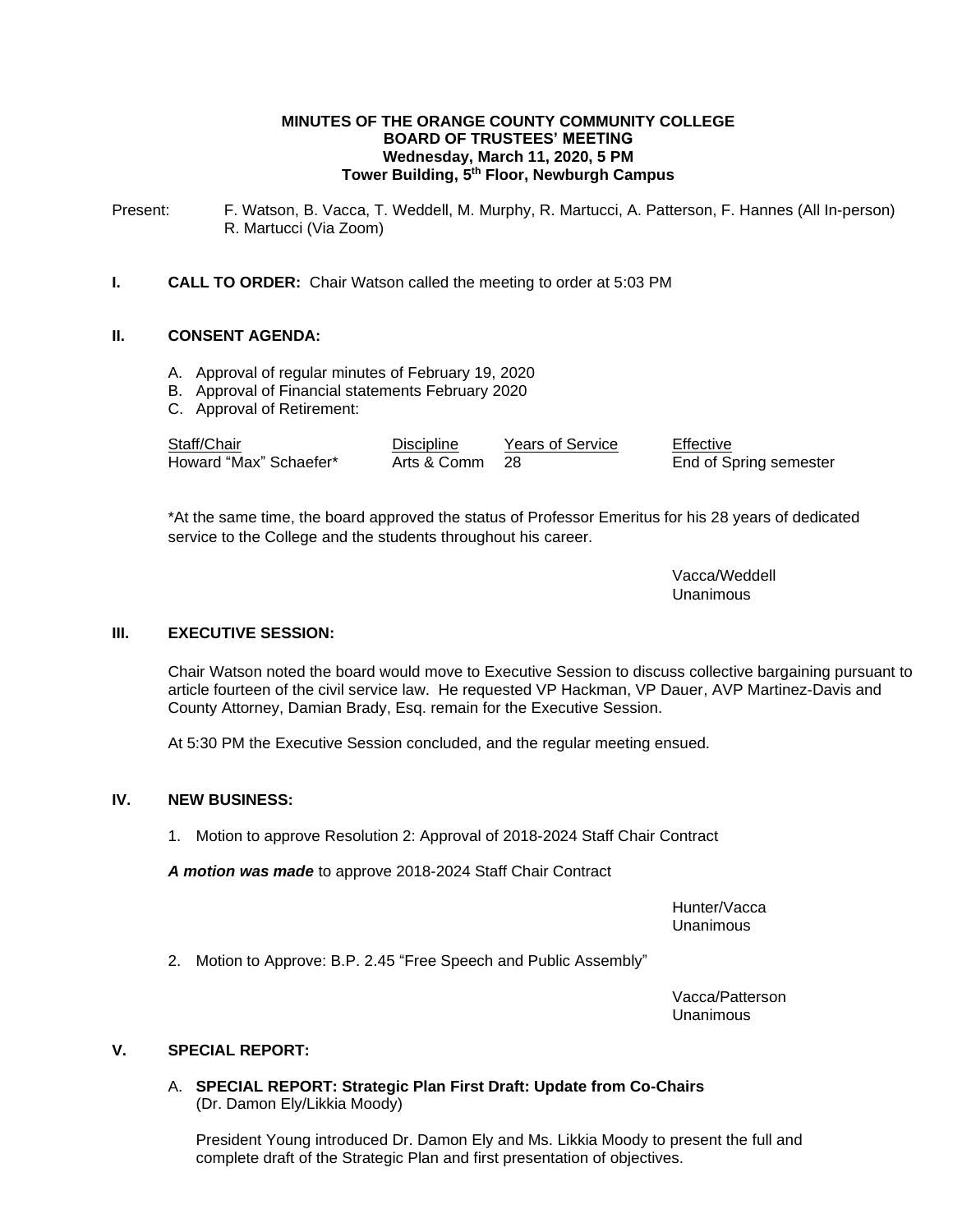Board Minutes – March 11, 2020 – Page 2

At the April board meeting a final draft will be presented and the board will be asked to approve the Strategic Plan at their May meeting.

This has been an extraordinarily complicated two-three weeks span for the College and all institutions of higher education. It has been a gift to the College's future to that Dr. Ely, Ms. Moody, the steering committee, and the strategic initiative committees continued to work on the Strategic Plan.

Dr. Ely and Ms. Likkia reviewed the  $2<sup>nd</sup>$  draft of the Strategic Goals and Objectives noting:

- ➢ Many activities were done on campus to obtain feedback, including:
	- o Presentation of goals to Student Senate
	- $\circ$  Open Forum for faculty and staff feedback on goals (Newburgh & Middletown)
	- o Steering Committee Workshop to finalize goals and objectives
	- o Online feedback from Assembly.
- ➢ Presentation will be given at Assembly on March 23.
- $\triangleright$  The current version of the Strategic Plan has been uploaded to the College's website portal and the comment period will be open until April 4 to allow time for review and feedback.
- $\triangleright$  Final editing phase between March 24 and April 14.
- ➢ April 15: Delivery of the strategic plan to the board.

Discussion ensued with trustees providing feedback and suggestions. *The presentation has been included as Addendum #1 to these minutes*

- **B) President's Report** (Dr. Kristine Young)
	- $\triangleright$  Emergency Management meetings have been held twice per week for the past 2.5 weeks and another meeting is scheduled for tomorrow. The College was fortunate in that a previous administration had created a Pandemic Response plan which was helpful in the initial planning days. The Emergency Management team is functioning at a very high and competent level responding to COVID-19.
	- ➢ Academic Affairs is working with department chairs and faculty on an alternative learning plan, but the College cannot go completely online. Depending on the course, there will various scenarios for teaching in an alternative learning scenario. At this point, the College plans to stay open but with careful planning and will look at direction from SUNY and Governor Cuomo in the coming days.
	- $\triangleright$  Chancellor Johnson has done a good job of communicating with all 64 SUNY schools, who have varying needs. Dr. Young has participated on the Chancellor's COVID-19 update conference calls.
- **C) Governance Report** (Paul Basinski)
	- $\triangleright$  Shared Governance and Executive Committee have been a full/equal partner with Administration in responding to COVID-19 from the start, through Executive Committee and his participation on Emergency Management team.
	- $\triangleright$  The spring break trip to Italy had to be canceled which was disappointing for all.
	- ➢ Attended all 5 Emergency Management Team meetings representing Shared Governance.
	- $\triangleright$  A tremendous Cabinet meeting was held this morning that allowed Cabinet to plan out precisely how the College will deal with alternative instruction in the event the College must migrate to another form of instruction
	- $\triangleright$  Administration has shown foresight as well as the ability to pivot and respond to COVID-19 circumstances which change weekly, daily and hourly.
	- ➢ From the Governance perspective, there is a clear and coherent plan in place for College operations that takes the safety and security of faculty, staff and students into account.
	- $\triangleright$  Thanks to Dr. Hackman and others there is a plan in place to maintain instructional continuity. The entire academic community is aware of the plan and department chairs are making them aware of how the plan will be implemented in the days to come.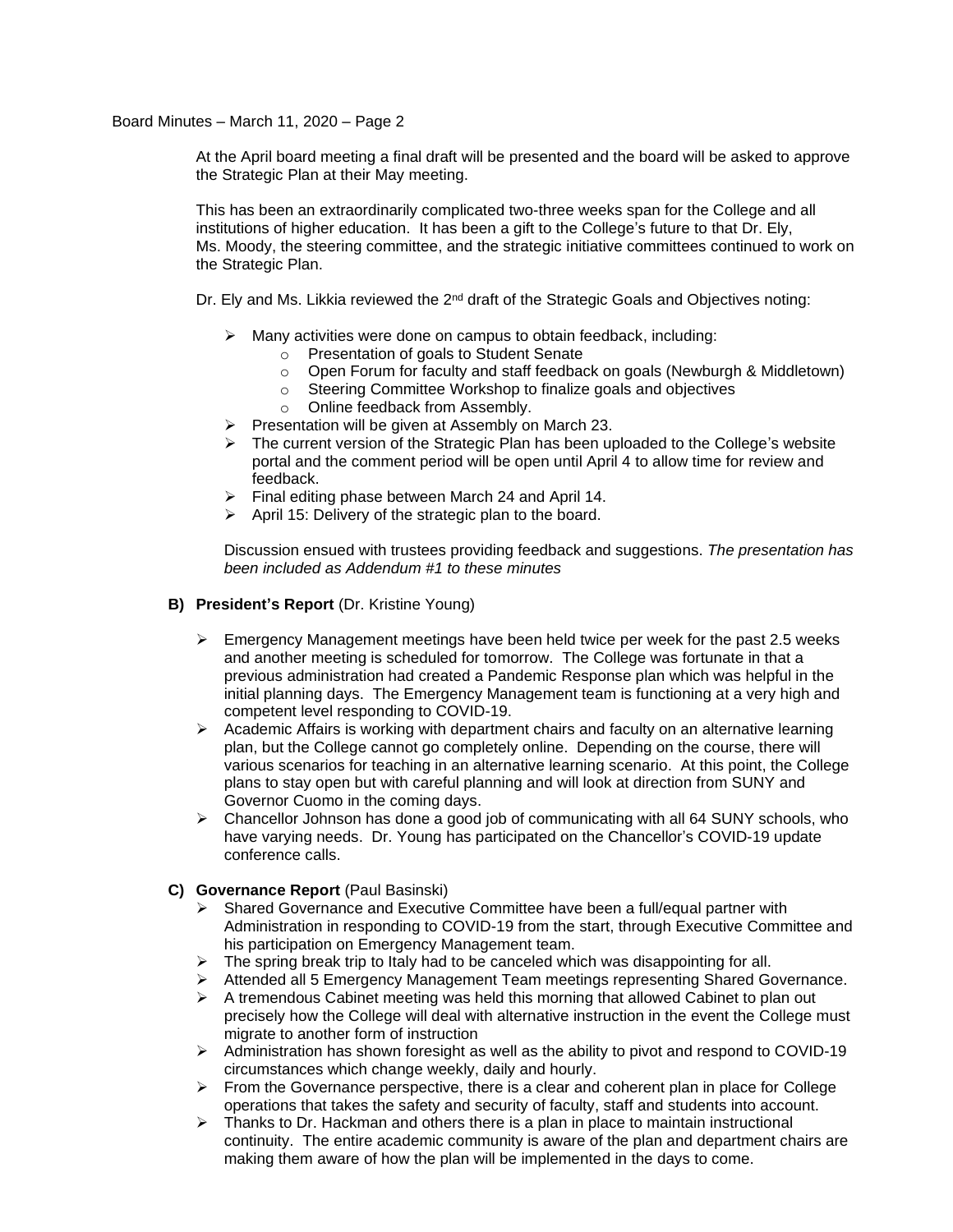#### Board Minutes – March 11, 2020 – Page 3

**D) Student Trustee Report** (Aaliaya Patterson)

No report given

## **E) College Association Report** (Vinnie Cazzetta)

- $\triangleright$  LAB SCHOOL: An early onset of flu outbreaks at the Lab Schools in November resulted in a jump start on some of the precautions being administered for the coronavirus; namely a letter to parents about the importance of hand washing and not bringing your child to the Lab School if they are ill. Regular wiping down of the furniture and play spaces is being done by the maintenance staff, along with special deep cleaning and posting of good hygiene materials. The Lab School did not have a pandemic plan, and the leadership at the Lab School and I have developed one that was modeled after the College's plan.
- ➢ BOOKSTORE: Bookstore Advisory Council had their first meeting. The group reported that faculty are excited about the upcoming use of the Follett Discover product. The groups shared the same view as the Student Senate about the Follett Access product, namely looking into a program for just new students. Group was also pleased with the look of the store.
- $\triangleright$  MICRO MARKETS: Monthly sales for each month this academic year have been higher than monthly sales for the same month last academic year, but usually by about \$1,000. For the month of February sales were \$4,000 higher than sales for February of 2019.
- $\triangleright$  FOOD TRUCK: The food truck returned to the Middletown Campus on February 22 and has been operating five days a week since.
- ➢ NEW BOARD MEMBER: The Board Development Committee, led by Alex Kemp from the Orange County Partnership, has been busy with the addition of another community board member. The newest board member, who will begin her term at the April 1<sup>st</sup> board meeting, is Barbara Martinez. Barbara is a SUNY Orange graduate and is currently the Executive Director of the Goshen Chamber of Commerce.

# **F. REPORT OF THE FOUNDATION BOARD** (Dawn Ansbro)

- ➢ The Bowling for Scholarships Fundraiser, held on March 1, raised \$4600 for scholarships and was well attended and enjoyed by all.
- ➢ The Home Show, planned for this coming weekend, has been canceled due to COVID-19 concerns.
- ➢ This year's golf event and the College's Founders Day will be held in conjunction with each other on June 18 at Otterkill Golf Club. The Foundation is planning an event to celebrate the College and its history which will include golf and/or dinner. Details to follow at a later date.
- $\triangleright$  Thank you to the College Administration for allowing the Foundation Board to participate on the Strategic Planning committees.
- $\triangleright$  Ms. Ansbro will work with the College's Scholarship governance committee on the April 1 deadline to possibly amend the deadline due to COVID-19.
- $\triangleright$  The Foundation awarded (4) \$2500 scholarships to sophomores at the recent Sojourner Truth Award ceremony. Frank Peverly, Board Chair of the Foundation and Vice President for Operations at Orange and Rockland, has been a solid supporter of this event for many years

## **VI. OLD BUSINESS:**

➢ Trustee Weddell noted that the inaugural meeting of the Enrollment Task Force Committee went very well. VP Brusati presented a Power Point and good conversation/debate ensued. The committee is looking forward to its next meeting and there are plans to meet with a sub-committee of school guidance counselors and administrators.